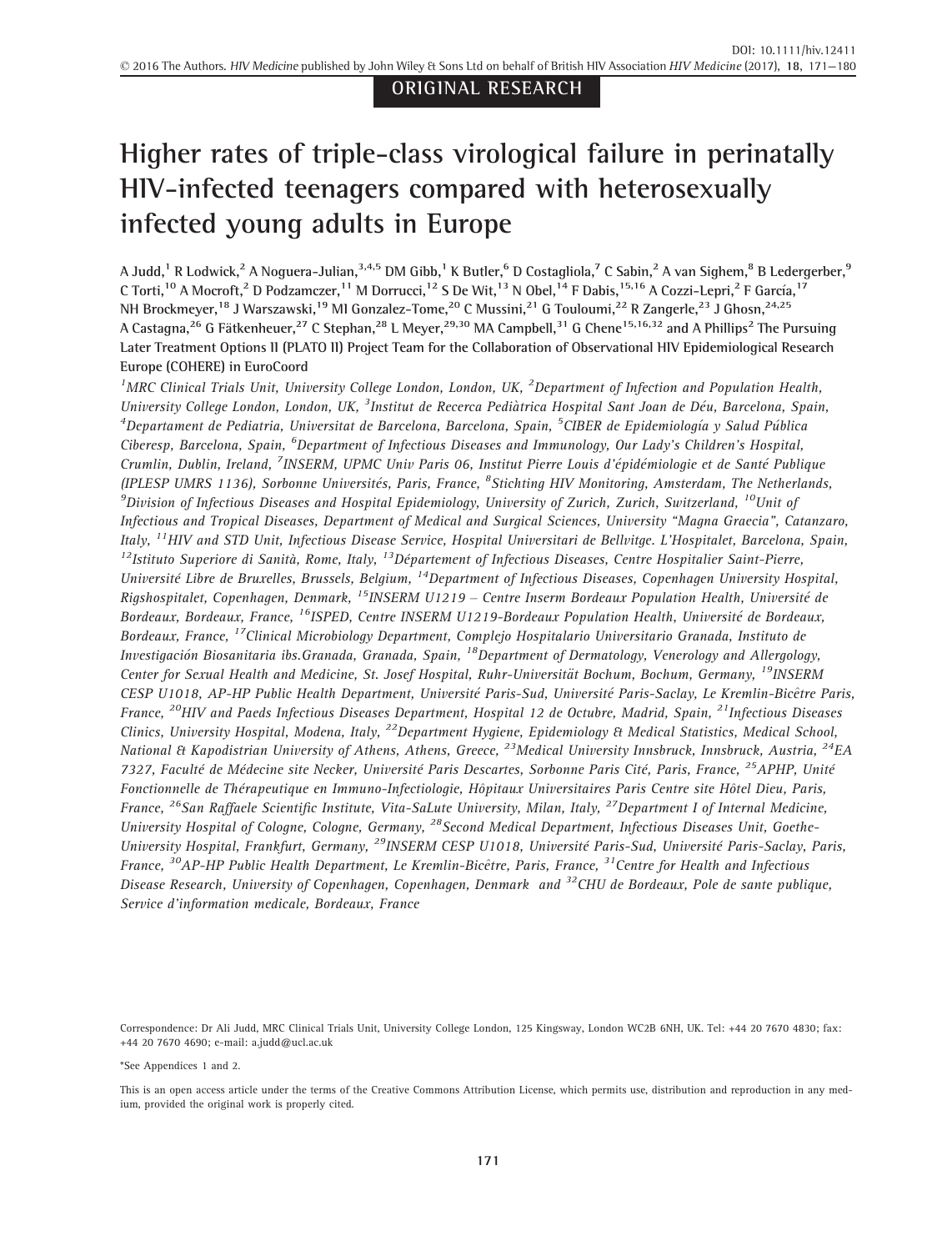#### **Objectives**

The aim of the study was to determine the time to, and risk factors for, triple-class virological failure (TCVF) across age groups for children and adolescents with perinatally acquired HIV infection and older adolescents and adults with heterosexually acquired HIV infection.

#### Methods

We analysed individual patient data from cohorts in the Collaboration of Observational HIV Epidemiological Research Europe (COHERE). A total of 5972 participants starting antiretroviral therapy (ART) from 1998, aged < 20 years at the start of ART for those with perinatal infection and 15–29 years for those with heterosexual infection, with ART containing at least two nucleoside reverse transcriptase inhibitors (NRTIs) and a nonnucleoside reverse transcriptase inhibitor (NNRTI) or a boosted protease inhibitor (bPI), were followed from ART initiation until the most recent viral load (VL) measurement. Virological failure of a drug was defined as VL > 500 HIV-1 RNA copies/mL despite ≥ 4 months of use. TCVF was defined as cumulative failure of two NRTIs, an NNRTI and a bPI.

#### Results

The median number of weeks between diagnosis and the start of ART was higher in participants with perinatal HIV infection compared with participants with heterosexually acquired HIV infection overall [17 (interquartile range (IOR)  $4-111$ ) vs. 8 (IOR 2-38) weeks, respectively], and highest in perinatally infected participants aged 10–14 years [49 (IQR 9–267) weeks]. The cumulative proportion with TCVF 5 years after starting ART was  $9.6\%$  [95% confidence interval (CI) 7.0 - 12.3%] in participants with perinatally acquired infection and  $4.7\%$  (95% CI 3.9–5.5%) in participants with heterosexually acquired infection, and highest in perinatally infected participants aged 10–14 years when starting ART (27.7%; 95% CI 13.2-42.1%). Across all participants, significant predictors of TCVF were those with perinatal HIV aged 10–14 years, African origin, pre-ART AIDS, NNRTI-based initial regimens, higher pre-ART viral load and lower pre-ART CD4.

#### **Conclusions**

The results suggest a beneficial effect of starting ART before adolescence, and starting young people on boosted PIs, to maximize treatment response during this transitional stage of development.

Keywords: Europe, perinatal HIV infection, virological failure, young people.

Accepted 4 April 2016

## Introduction

One of the major challenges for children and young people with perinatal HIV infection is the maintenance of long-term adherence to treatment regimens to suppress virus and prevent resistant virus from developing [1]. Paediatric HIV treatment regimens have relied heavily on drugs from one or more of the original three antiretroviral therapy (ART) classes [nucleoside or nucleotide reverse transcriptase inhibitors (NRTIs), non-NRTIs (NNRTIs), and boosted protease inhibitors (bPIs)], as drugs from newer classes often lack paediatric pharmacokinetic data and are not approved for use in children (e.g. rilpivirine, elvitegravir in <18 years of age, dolutegravir in < 12 years of age), or do not have appropriate paediatric formulations, and are often expensive [2].

Current European guidelines recommend initiation of treatment in all infants aged < 1 year, in children  $\geq$  1 year of age according to age-specific immunological thresholds (1–3 years, CD4 count  $\leq$  1000 cells/ $\mu$ L or CD4%  $\leq$  25%; 3–5 years, CD4 count  $\leq$  750 cells/ $\mu$ L or CD4%  $\leq$  25%; >5 years, CD4 count  $\leq$  350 cells/µL), and in any child with a World Health Organization (WHO) stage 3/4 or Centers for Disease Control and Prevention (CDC) category B/C event, largely to prevent progression to AIDS and death and to potentially optimize the ultimate CD4 count in adulthood [3]. In a previous study, we showed how the risk of triple-class virological failure (TCVF) of the three original drug classes in children also increased with older age at the start of ART [4]. However, the main analysis of that study used a broad definition of TCVF which included now outdated treatment regimens, including unboosted PIs. A restricted analysis (including two NRTIs with either an NNRTI or a bPI) suggested that the overall rate of failure in children was over twice as high as in adults with heterosexually acquired HIV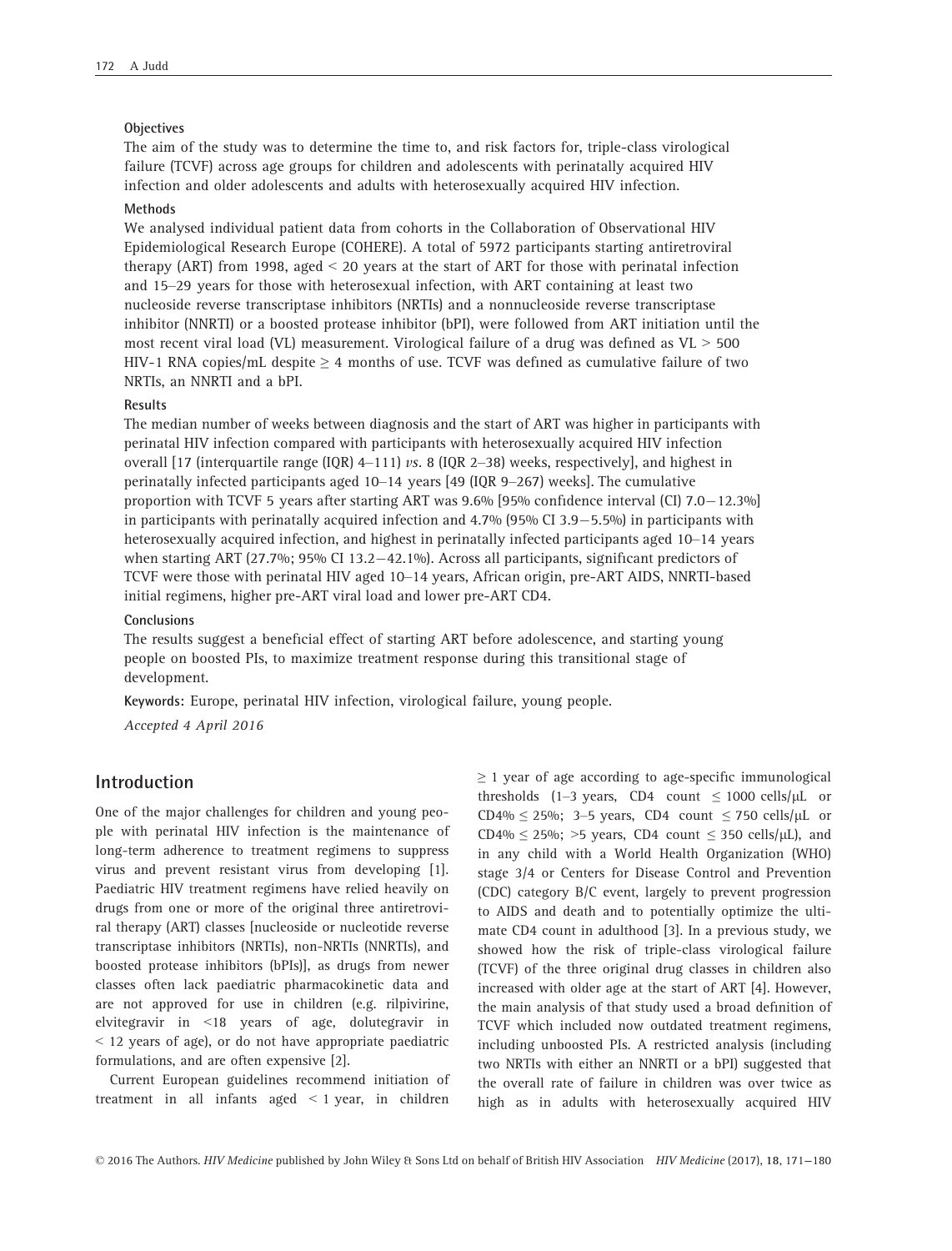infection (hazard ratio 2.2; 95% confidence interval (CI) 1.6, 3.0;  $P \le 0.0001$ ). Here we further explored the difference in TCVF rates between perinatally infected children and young adults aged 15 to 29 years with heterosexual infection, and in particular looked at the effect of age at the start of ART on risk of TCVF.

#### Methods

Data were pooled from 22 cohort studies participating in the Pursuing Later Treatment Options II (PLATO II) project in 2010, which is part of the Collaboration of Observational HIV Epidemiological Research Europe (COHERE) in EuroCoord (www.cohere.org and www.eurocoord.net), a collaboration of European cohort studies [5]. This study included 22 cohort studies with data on heterosexually infected adults aged 15–29 years, and five cohort studies with paediatric data on perinatally infected children and young people aged  $\leq$  20 years. We chose these age groups as we wished to compare perinatally HIV-infected children and teenagers with adults with horizontal infection who were of a similar age group, and to show how the risk of TCVF differs across this age spectrum. A comparison of younger and older age groups has already been published elsewhere [6]. The cohort studies included diagnosed HIV-infected patients attending treatment services across Europe, collecting similar data items. Data submission and quality control procedures have been described previously [5].

Participants were antiretroviral-naïve or had previous ART exposure for prevention of mother-to-child transmission (PMTCT), and started ART from 1998 onwards with an initial regimen of two or more NRTIs and either an NNRTI or a bPI. Follow-up time began at the start of ART and data were censored at the last reported viral load measurement. Because the definition of virological failure used in this study required 4 months of use of a drug, children were only included if they had at least 4 months (122 days) of follow-up. Time spent off ART (after ART had been started) was included as follow-up. Participants were said to be off ART if they stopped all antiretroviral drugs. Treatment interruption was defined as cessation of all antiretrovirals for at least 7 days.

The main outcome measure was time to TCVF, defined as virological failure of at least two NRTI drugs, one NNRTI drug, and one bPI drug. Virological failure of a drug was defined as one viral load > 500 HIV-1 RNA copies/mL following at least 4 months of continuous use of that drug, regardless of concomitant use of other drugs in that period. Sensitivity analyses were conducted using two variations of this virological failure definition: first, 6 months instead of 4 months of continuous drug use; secondly, viral load > 500 copies/mL after 4 months of continuous use had to be confirmed by a second viral load > 500 copies/mL while still on the drug or followed by discontinuation of the drug.

The date of the first HIV clinic visit was calculated as the earliest date of: first CD4 count, first viral load measurement, first visit, first diagnosis of an AIDS-defining condition, or start of ART (including ART for PMTCT).

Kaplan-Meier and Cox regression methods were used to investigate the risk of TCVF after starting ART. Potential predictors of TCVF at the time of starting ART were sex, age group/risk group, region of origin, year of starting ART, initial regimen, previous ART exposure for PMTCT, pre-ART AIDS diagnosis, CD4 (a binary measure combining  $CD4\% \le 25\%$  for patients  $\le 5$  years of age and CD4 count  $\leq$  350 cells/µL for patients  $\geq$ 5 years of age), and viral load (a binary measure, above or below the median viral load within each age group). In multivariable analyses, perinatally HIV-infected young people aged 15–19 years at the start of ART were excluded because of their small number  $(n = 20)$  and lack of TCVF events. HIV-related outcomes for those experiencing TCVF are described.

Analyses were performed using SAS software, version 9.3 (SAS Inc., Cary, NC).

#### Results

A total of 5972 participants fulfilling the inclusion criteria were identified, and their characteristics at the start of ART by risk group and age are summarized in Table 1. Overall, 806 participants (13%) had perinatally acquired HIV infection, and started ART aged < 20 years, and 5166 participants (87%) acquired HIV heterosexually and started ART aged 15–29 years. In the 15–19 years age category, 20 (7%) had perinatally acquired HIV infection and 264 (93%) had heterosexually acquired HIV infection, while all those  $\leq$  15 years of age had perinatally acquired HIV infection, and all those  $\geq$  20 years of age had acquired HIV heterosexually. Initial regimens included lopinavir/r for 26% of participants with heterosexually acquired HIV infection and 17% of those with perinatally acquired HIV infection, efavirenz for 34% of those with heterosexually acquired HIV infection and 37% of those with perinatally acquired HIV infection, and nevirapine for 26% of those with heterosexually acquired HIV infection and 46% of those with perinatally acquired HIV infection.

Around half of participants with perinatally acquired HIV infection and three-quarters of those with heterosexually acquired HIV infection were female, and the majority of most age groups were from sub-Saharan Africa. In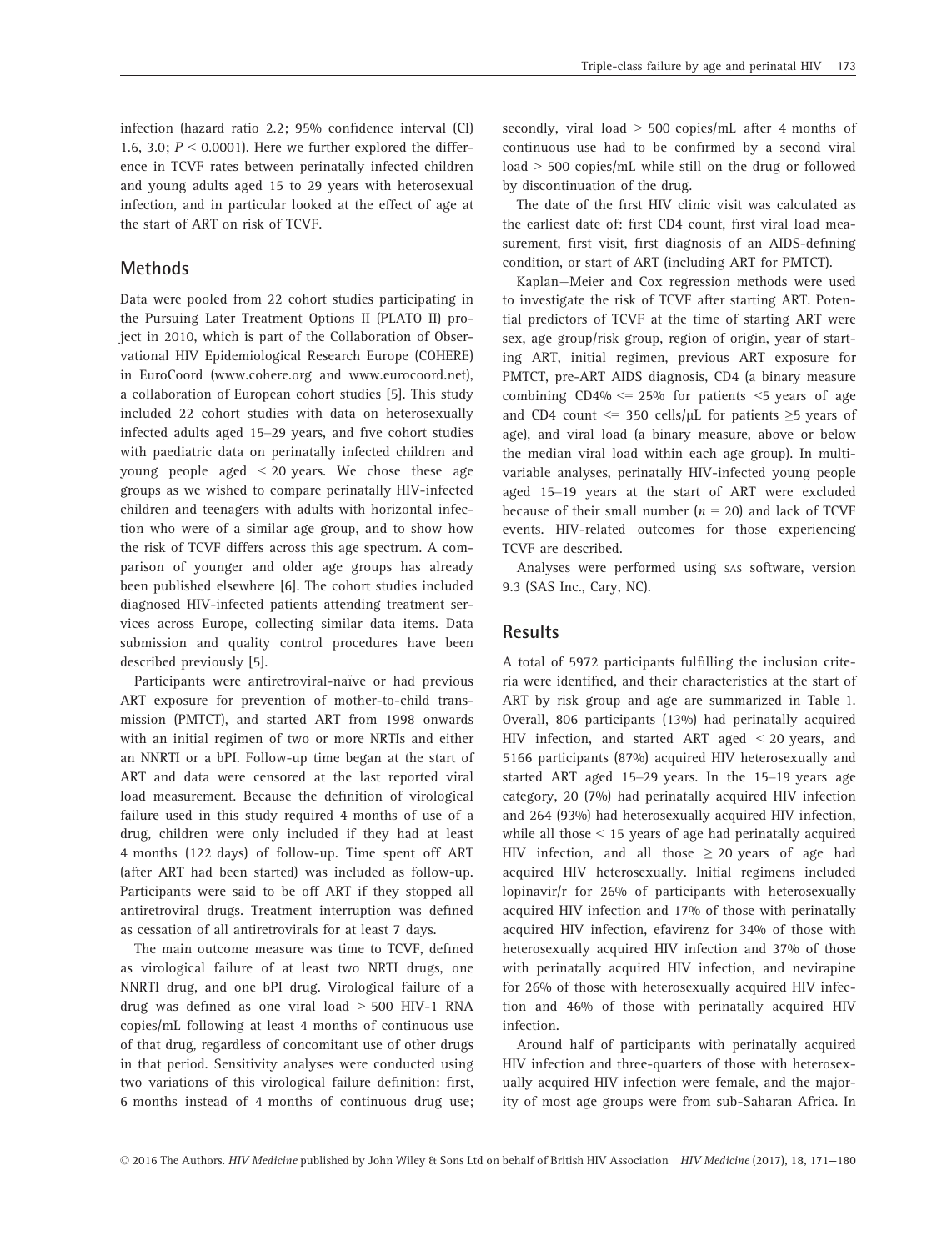|                                                                  | Risk group                  |                |                   |                   |                   |                     |                   |                   |  |  |  |  |
|------------------------------------------------------------------|-----------------------------|----------------|-------------------|-------------------|-------------------|---------------------|-------------------|-------------------|--|--|--|--|
|                                                                  | Perinatal                   |                |                   | Heterosexual      |                   |                     |                   |                   |  |  |  |  |
| Characteristic                                                   | Age at start of ART (years) |                |                   |                   |                   |                     |                   |                   |  |  |  |  |
|                                                                  | < 2                         | $2 - 4$        | $5 - 9$           | $10 - 14$         | $15 - 19$         | $15 - 19$           | $20 - 24$         | $25 - 29$         |  |  |  |  |
| Number (%) of<br>participants<br>Sex $[n (0/0)]$                 | 238(4)                      | 148(2)         | 229(4)            | 171(3)            | $20 (=1)$         | 264(4)              | 1459 (24)         | 3443 (58)         |  |  |  |  |
| Male                                                             | 101(42)                     | 83 (56)        | 119 (52)          | 79 (46)           | 6(30)             | 58 (22)             | 319 (22)          | 946 (27)          |  |  |  |  |
| Female                                                           | 137 (58)                    | 65 (44)        | 110 (48)          | 92 (54)           | 14 (70)           | 206 (78)            | 1140 (78)         | 2497 (73)         |  |  |  |  |
| Region of origin $[n (96)]$                                      |                             |                |                   |                   |                   |                     |                   |                   |  |  |  |  |
| Sub-Saharan<br>Africa                                            | 57 (24)                     | 75 (51)        | 153 (67)          | 112 (65)          | 15(75)            | 103(39)             | 459 (31)          | 902 (26)          |  |  |  |  |
| Europe                                                           | 169 (71)                    | 61(41)         | 62(27)            | 50 (29)           | 5(25)             | 35(13)              | 277 (19)          | 708 (21)          |  |  |  |  |
| Other                                                            | 11(5)                       | 12(8)          | 13(6)             | 8(5)              | 0(0)              | 6(10)               | 195 (13)          | 536 (16)          |  |  |  |  |
| Unknown                                                          | $1 (-1)$                    | 0(0)           | $1 (-1)$          | 1(1)              | 0(0)              | 100(38)             | 528 (36)          | 1297 (38)         |  |  |  |  |
| Pre-ART AIDS [n (%)]                                             |                             |                |                   |                   |                   |                     |                   |                   |  |  |  |  |
| Yes                                                              | 69 (29)                     | 27 (18)        | 30(13)            | 21(12)            | 1(5)              | 38 (14)             | 174 (12)          | 501(15)           |  |  |  |  |
| Time from<br>diagnosis to<br>ART start (weeks)<br>[median (IQR)] | $6(2-18)$                   | $24(5-102)$    | $41(5 - 185)$     | 49 (9-267)        | 176 (55-404)      | $6(1-19)$           | $7(2-33)$         | $8(2-44)$         |  |  |  |  |
| CD4 count                                                        |                             |                |                   |                   |                   |                     |                   |                   |  |  |  |  |
| Median (IQR)<br>(cells/µL)                                       | 1170 (490-1818)             | 510 (279-793)  | 281 (160-482)     | 190 (94-286)      | 181 (89-231)      | 262 (163-395)       | 252 (155-375)     | 226 (125-325)     |  |  |  |  |
| Missing $[n (90)]$                                               | 79 (33)                     | 21(14)         | 41 (18)           | 28 (16)           | 4(20)             | 38 (14)             | 199 (14)          | 466 (14)          |  |  |  |  |
| CD4 percentage                                                   |                             |                |                   |                   |                   |                     |                   |                   |  |  |  |  |
| Median (IQR)                                                     | $25(15-33)$                 | $14(10-19)$    | $13(9-18)$        | $12(6-17)$        |                   |                     |                   |                   |  |  |  |  |
| Missing $[n (96)]$                                               | 81 (34)                     | 20(14)         | 48 (21)           | 31 (18)           |                   |                     |                   |                   |  |  |  |  |
| Viral load                                                       |                             |                |                   |                   |                   |                     |                   |                   |  |  |  |  |
| Median (IQR)                                                     | $5.7$ $(5.0 - 5.9)$         | $5.1(4.7-5.6)$ | $5.0$ $(4.6-5.3)$ | 4.8 $(4.2 - 5.2)$ | 4.5 $(4.2 - 4.8)$ | $4.8$ $(3.9 - 5.2)$ | 4.6 $(4.0 - 5.0)$ | 4.6 $(4.0 - 5.1)$ |  |  |  |  |
| $(log_{10}$ copies/mL)                                           |                             |                |                   |                   |                   |                     |                   |                   |  |  |  |  |
| Missing $[n (96)]$                                               | 67(28)                      | 19(13)         | 49 (21)           | 25(15)            | 2(10)             | 44 (17)             | 208 (14)          | 509 (15)          |  |  |  |  |
| Year of starting ART [n (%)]                                     |                             |                |                   |                   |                   |                     |                   |                   |  |  |  |  |
| 1998-2000                                                        | 43 (18)                     | 31(21)         | 28 (12)           | 15(9)             | 2(10)             | 33 (13)             | 232 (16)          | 565 (16)          |  |  |  |  |
| 2001-2003                                                        | 81 (34)                     | 51 (34)        | 81 (35)           | 43 (25)           | 1(5)              | 90 (34)             | 416 (29)          | 1018 (30)         |  |  |  |  |
| 2004-2006                                                        | 79 (33)                     | 48 (32)        | 91 (40)           | 74 (43)           | 9(45)             | 106(40)             | 548 (38)          | 1261 (37)         |  |  |  |  |
| 2007-2009                                                        | 35(15)                      | 18(12)         | 29(13)            | 39 (23)           | 8(40)             | 35(13)              | 263 (18)          | 599 (17)          |  |  |  |  |
| Initial regimen $[n (96)]$                                       |                             |                |                   |                   |                   |                     |                   |                   |  |  |  |  |
| $NNRTI +$<br>$> 2$ NRTIs                                         | 175 (74)                    | 126 (85)       | 200 (87)          | 150 (88)          | 15(75)            | 150(57)             | 833 (57)          | 2107 (61)         |  |  |  |  |
| $bPI + \geq 2$ NRTIs<br>PMTCT $[n (96)]$                         | 63 (26)                     | 22 (15)        | 29 (13)           | 21 (12)           | 5(25)             | 114(43)             | 626 (43)          | 1336 (39)         |  |  |  |  |
| Yes                                                              | 53 (22)                     | 7(5)           | 1 (< 1)           |                   |                   |                     |                   |                   |  |  |  |  |

Table 1 Characteristics of the 5972 included participants at the start of antiretroviral therapy (ART)

bPI, boosted protease inhibitor; IQR, interquartile range; NRTI, nucleoside reverse transcriptase inhibitor; NNRTI, nonnucleoside reverse transcriptase inhibitor; PMTCT, prevention of mother-to-child transmission.

participants with perinatal HIV infection, the median age when first seen was 0.5 years [interquartile range (IQR) 0.0–2.7 years] for those born in Europe compared with 5.9 years (IQR 2.4–9.4 years) for those from sub-Saharan Africa. The median duration between date first seen and the start of ART varied by risk group and age. It was around 6-8 weeks for infants with perinatal HIV infection and participants who acquired HIV infection heterosexually, but much longer for children with perinatal HIV infection starting ART at age 5–9 years and 10–14 years [median 41 (IQR 5–185) and 49 (IQR 9–267) weeks, respectively], and highest in participants with perinatal HIV infection starting ART at age 15–19 years, although numbers were small [median 176 (IQR 55-404);  $n = 20$ ] (Table S1).

Median CD4 cell count at the start of ART was lower in participants with perinatal HIV infection aged 10–14 and 15–19 years than in participants who acquired HIV heterosexually and also younger patients with perinatal HIV infection, and, as expected, the median CD4 percentage was higher in infants than in other perinatally infected groups. Similarly, viral load was highest in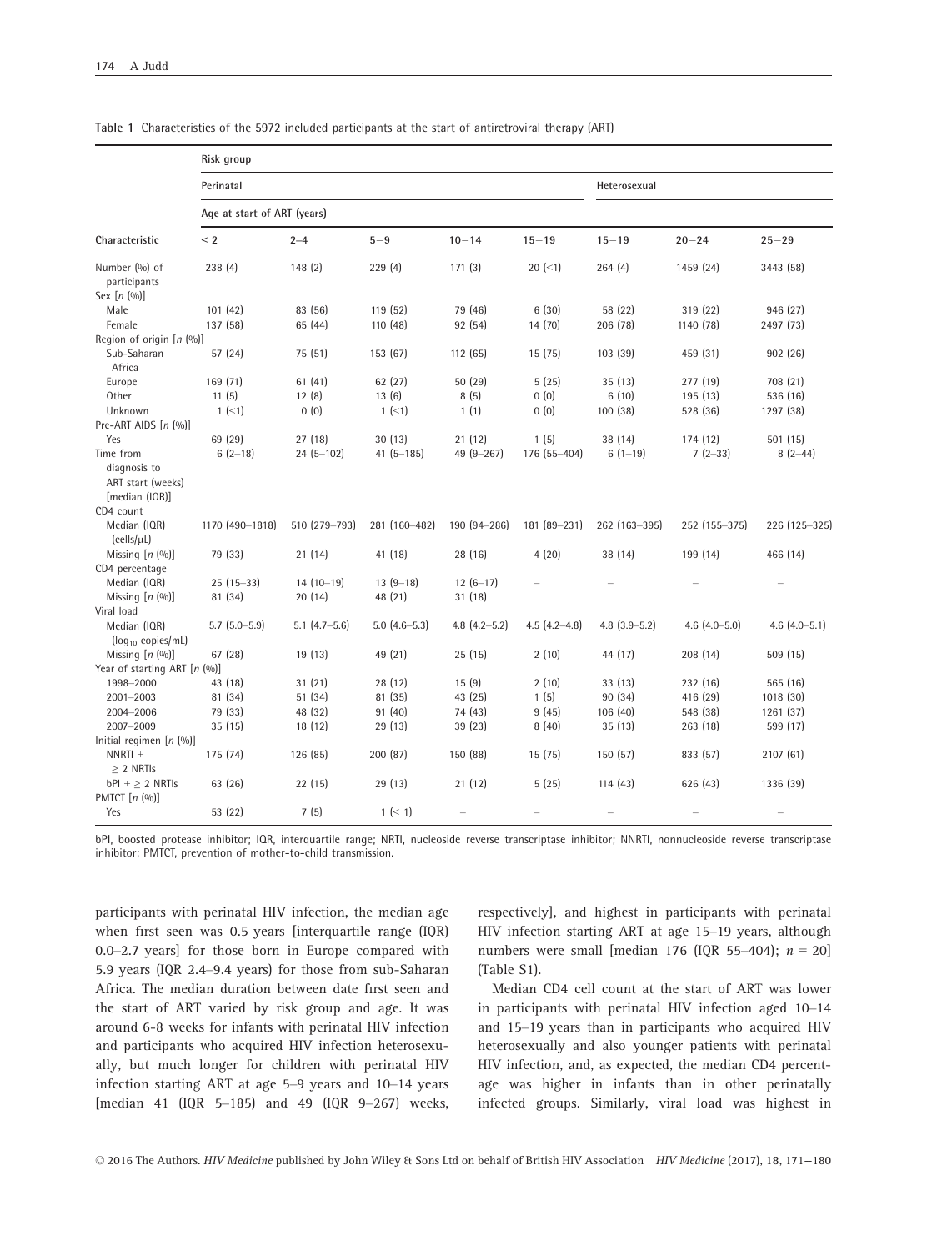perinatally infected infants, and lowest at around 4.6  $log_{10}$  copies/mL in all patients aged  $\geq 10$  years. Most participants started ART between 2000 and 2006. The vast majority (83%) of patients with perinatal HIV infection and 60% of those who acquired HIV heterosexually started on an NNRTI-based regimen.

The overall median follow-up from the start of ART was 3.5 (IQR 1.7–5.9) years. The median duration of follow-up was markedly lower for participants with perinatal HIV infection aged  $15-19$  years  $[1.4 \text{ (IQR } 1.0-2.3)]$ years]. The rate (95% CI) of treatment interruption was 7.4 (6.5–8.4) per 100 person-years in participants with perinatal HIV infection and 9.8 (9.4–10.3) per 100 person-years in adults who had acquired HIV heterosexually. In those who had interrupted treatment, the rate (95% CI) of restarting was 67.4 (57.2–78.9) per 100 person-years in participants with perinatal HIV infection and 56.4 (53.5– 59.5) per 100 person-years in those with heterosexually acquired HIV.

Just under half (357) of participants with perinatal HIV infection and 1774 of those who acquired HIV heterosexually experienced virological failure. By 5 years after starting ART, 49.9% (95% CI 45.8–54.0%) and 41.2% (95% CI 39.5 $-42.8%$ ), respectively, had experienced virological failure, with no marked differences by age group (Table S1). By the end of follow-up, 216 of 806 patients with perinatal HIV infection and 1539 of 5166 patients with heterosexually acquired HIV had started a third drug class, and 70 with perinatal HIV infection and 182 with heterosexually acquired HIV had developed TCVF. The cumulative proportion of participants experiencing TCVF by age at the start of ART and risk group is shown in Table 2 and Figure 1, and was higher in patients with perinatal HIV infection compared with those with heterosexually acquired HIV overall, and was particularly high in perinatally infected participants aged 10–14 years, at 27.7% (95% CI 13.2–42.1) by 5 years (Table S1). Of the 252 patients overall with TCVF, 12 (4.8%) had never attained a viral load  $\leq$  500 copies/mL.

In a multivariable model (Table 2), after adjustment for other factors, there was a strong association between age group and risk group and risk of TCVF. Participants with perinatal HIV infection aged 10–14 years at ART initiation had a markedly raised risk of failure [hazard ratio (HR) 5.19; 95% CI 3.11–8.65], participants with perinatal HIV infection aged < 10 years had an increased risk (e.g. 5–9 years: HR 1.96; 95% CI 1.18–3.25), and those with heterosexually acquired HIV aged 15–19 years (HR 0.76; 95% CI 0.36–1.65) and 20–24 years (HR 1.36; 95% CI 0.99–1.85) had a similar risk, compared with those with heterosexually acquired HIV infection aged 25–29 years. Additionally, participants originating from Europe compared with sub-Saharan Africa and those starting bPI regimens compared with NNRTI regimens had a lower risk, and those with an AIDS diagnosis before starting ART had a higher risk, as did those with a higher pre-ART viral load and lower pre-ART CD4. There was no difference in the risk of failure by sex, ART exposure for PMTCT in infancy, or year of ART initiation. Sensitivity analyses conducted using two variations of the virological failure definition produced similar results, including in patients < 2 years of age with perinatal infection.

Clinical outcomes following TCVF are shown in Table S2. Overall, 1 year after TCVF, CD4 counts were higher in younger participants with perinatally acquired HIV infection and those with heterosexually acquired HIV infection than in participants with perinatal HIV infection aged 10–14 years, although numbers were small. Similarly, median viral load was higher in perinatally infected participants aged 10–14 years and lower in all other participant groups. Five per cent (three of 64) of participants with perinatal HIV infection with follow-up data available after TCVF had been diagnosed with AIDS or died, compared with 11% (19 of 170) of participants with heterosexually acquired HIV infection; 9% (six of 64) of perinatally infected participants compared with 25% (43 of 170) of those with heterosexually acquired HIV infection had started at least one new drug by 1 year following TCVF.

### Discussion

In this large collaborative study in which the risk of TCVF from the start of ART in perinatally HIV-infected children was directly compared with that in adults with heterosexually acquired HIV infection, 4.2% developed TCVF overall. The highest risk of TCVF was in 10-14 year-old participants with perinatal infection; for this group, the cumulative incidence of TCVF by 3 years was nearly 10%, rising sharply to just under 30% by 5 years, while in all other age groups the proportion at 5 years was < 9%. This trend was shown in the multivariable analysis in which the rate of failure in this group was five times higher than in adults aged 25–29 years with heterosexually transmitted HIV infection. These results augment those of our earlier study which described the rate and predictors of TCVF in children, and which presented only a very simple analysis comparing rates between children and adults [4]. Here, we estimated the differing rates of TCVF across the age spectrum from infants to young adults, as well as by transmission group.

Participants with perinatally acquired HIV infection aged 10–14 years had not only the highest rate of TCVF but also the longest delay in starting ART following HIV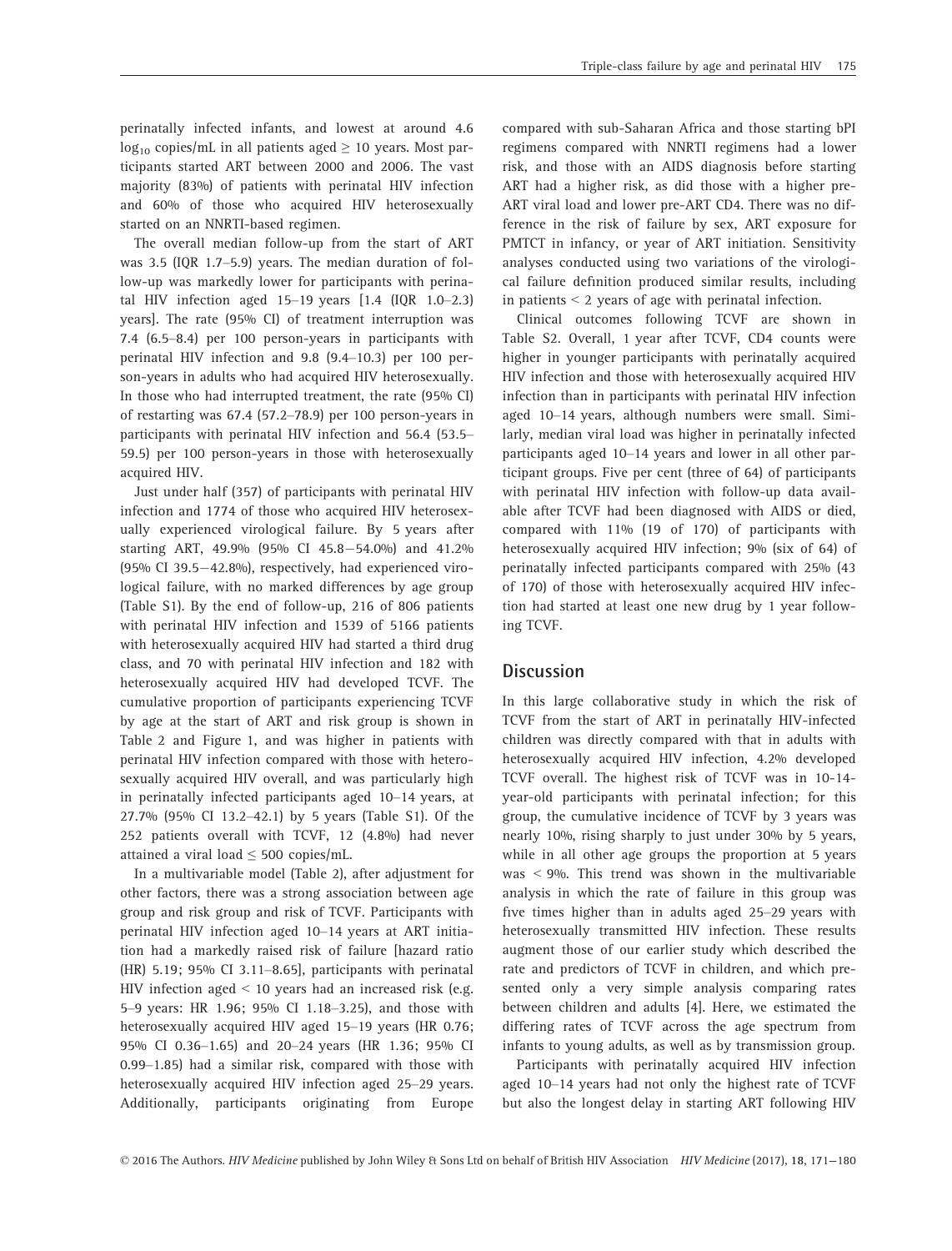Table 2 Participants developing triple-class virological failure (TCVF): number, proportion, and predictors from univariable and multivariable Cox models

|                                            | Estimated cumulative proportion<br>developing TCVF by 5 years $(%)^{\dagger}$ | Univariable results |               |          | Multivariable results |               |          |
|--------------------------------------------|-------------------------------------------------------------------------------|---------------------|---------------|----------|-----------------------|---------------|----------|
|                                            |                                                                               | <b>HR</b>           | 95% CI        | P-value  | <b>HR</b>             | 95% CI        | P-value  |
| Sex                                        |                                                                               |                     |               |          |                       |               |          |
| Male                                       | $6.9$ $(5.2 - 8.5)$                                                           | $\mathbf{1}$        |               | 0.0055   | $\mathbf{1}$          |               | 0.17     |
| Female                                     | $4.9(3.9-5.8)$                                                                | 0.70                | $0.54 - 0.90$ |          | 0.83                  | $0.64 - 1.09$ |          |
| Age at start of ART and risk group         |                                                                               |                     |               |          |                       |               |          |
| $<$ 2 years; perinatally acquired          | $7.8$ $(3.7-12.0)$                                                            | 1.83                | $1.11 - 3.00$ | < 0.0001 | 2.16                  | $1.25 - 3.72$ | < 0.0001 |
| 2-4 years; perinatally acquired            | $4.5(0.6 - 8.5)$                                                              | 1.67                | $0.90 - 3.09$ |          | 1.45                  | $0.76 - 2.75$ |          |
| 5-9 years; perinatally acquired            | $8.4(3.9-12.9)$                                                               | 2.49                | 1.56-3.96     |          | 1.96                  | $1.18 - 3.25$ |          |
| 10-14 years; perinatally acquired          | 27.7 (13.2-42.1)                                                              | 6.16                | $3.81 - 9.97$ |          | 5.19                  | $3.11 - 8.65$ |          |
| 15-19 years; heterosexually acquired*      | $2.1$ $(0.0-4.1)$                                                             | 0.84                | $0.39 - 1.80$ |          | 0.76                  | $0.36 - 1.65$ |          |
| 20-24 years; heterosexually acquired       | $5.8$ $(4.0 - 7.6)$                                                           | 1.34                | $0.98 - 1.82$ |          | 1.36                  | $0.99 - 1.85$ |          |
| 25-29 years; heterosexually acquired       | $4.5(3.5-5.4)$                                                                | 1                   |               |          | $\mathbf{1}$          |               |          |
| Region of origin                           |                                                                               |                     |               |          |                       |               |          |
| Sub-Saharan Africa                         | $6.8$ $(5.2 - 8.5)$                                                           | $\mathbf{1}$        |               | 0.0003   | $\mathbf{1}$          |               | 0.012    |
| Europe                                     | $4.5(3.0-6.0)$                                                                | 0.56                | $0.40 - 0.79$ |          | 0.59                  | $0.41 - 0.84$ |          |
| Other/unknown                              | $5.1(3.9-6.3)$                                                                | 0.61                | $0.46 - 0.81$ |          | 0.79                  | $0.58 - 1.08$ |          |
| Pre-ART AIDS                               |                                                                               |                     |               |          |                       |               |          |
| No                                         | 4.9 $(4.0 - 5.7)$                                                             | 1                   |               | 0.0044   | $\mathbf{1}$          |               | 0.039    |
| Yes                                        | $8.5(6.1-11.0)$                                                               | 1.55                | $1.15 - 2.08$ |          | 1.38                  | $1.02 - 1.88$ |          |
| Initial regimen                            |                                                                               |                     |               |          |                       |               |          |
| NNRTI + $\geq$ 2 NRTIs                     | $6.1$ $(5.1 - 7.1)$                                                           | $\mathbf{1}$        |               | 0.0011   | $\mathbf{1}$          |               | 0.0023   |
| $bPI + \geq 2$ NRTIs                       | $3.9$ $(2.5-5.3)$                                                             | 0.58                | $0.42 - 0.80$ |          | 0.59                  | $0.42 - 0.83$ |          |
| Pre-ART CD4 composite measure <sup>‡</sup> |                                                                               |                     |               |          |                       |               |          |
| $CD4\% < 25\%/CD4 < 350$ cells/µL          | $6.3$ $(5.2 - 7.4)$                                                           | $\mathbf{1}$        |               | 0.044    | $\mathbf{1}$          |               | 0.009    |
| $CD4\% \geq 25\%/CD4 \geq 350$ cells/µL    | $3.8$ $(2.3 - 5.3)$                                                           | 0.74                | $0.53 - 1.03$ |          | 0.85                  | $0.60 - 1.20$ |          |
| Unknown                                    | $4.4(2.6-6.1)$                                                                | 0.68                | $0.47 - 0.99$ |          | 0.48                  | $0.29 - 0.77$ |          |
| Pre-ART viral load                         |                                                                               |                     |               |          |                       |               |          |
| Below median for age group                 | $3.3$ $(2.3-4.3)$                                                             | 1                   |               | 0.0018   | $\mathbf{1}$          |               | 0.0005   |
| Above median for age group                 | $7.0$ $(5.6 - 8.3)$                                                           | 1.67                | $1.26 - 2.22$ |          | 1.66                  | $1.24 - 2.22$ |          |
| Unknown                                    | $6.6$ $(4.4 - 8.7)$                                                           | 1.47                | $1.01 - 2.14$ |          | 2.13                  | $1.34 - 3.40$ |          |

ART, antiretroviral therapy; bPI, boosted protease inhibitor; CI, confidence interval; HR, hazard ratio; IQR, interquartile range; NRTI, nucleoside reverse transcriptase inhibitor; NNRTI, nonnucleoside reverse transcriptase inhibitor.

Year of starting ART (unadjusted  $P = 0.43$ ), previous ART exposure for prevention of mother-to-child transmission (unadjusted  $P = 0.083$ ) and sex (adjusted  $P = 0.09$ ) were all not significant.

\*For the age group 15–19 years, data are shown for participants with heterosexually acquired HIV infection only, as there were only 20 participants and no events in the 15-19-year age group for participants with perinatally acquired HIV infection.

<sup>†</sup>Kaplan–Meier estimates (95% confidence intervals).

‡ CD4% for < 5 years; CD4 count for ≥ 5 years.

diagnosis, and the lowest CD4 counts at the start of ART. Many of these young people were born in sub-Saharan Africa, some without access to antenatal testing; they may have complex family issues with a high proportion being orphans, and HIV symptoms may not have been recognized, leading to delayed diagnosis [7,8]. Some will have insecure immigration status which can intensify concerns about HIV diagnosis and treatment, and disclosure of HIV infection in the family [9,10]. There can also be issues of coming to terms with their own HIV status, secrecy and guilt among other family members, and dealing with HIV infection in the context of the adolescent transitional stage of development [11,12]. Once ART has been started, studies have found lower rates of viral suppression in young people with perinatal HIV infection compared with adults [13], which are probably attributable to adherence issues and poor clinic attendance rather

than drug efficacy, both common problems among young adults living with other chronic diseases [1, 14–16]. Findings from this study support the benefit of earlier age at diagnosis where possible, and initiation of ART prior to the adolescent period, which will probably also favour improved immunological health [17].

In this study, most participants with perinatal HIV infection started on an NNRTI-based regimen, while twofifths of participants with heterosexually acquired infection in the study started on bPIs, and those starting with bPI-based regimens were less likely to develop TCVF. In our previous study with resistance test data, we found that most children on an NNRTI regimen had resistance mutations, but PI resistance was not seen [4]. Resistance results from the PENPACT-1 trial showed that delaying switching for those starting a PI-based regimen was a reasonable strategy, but that more rapid switching from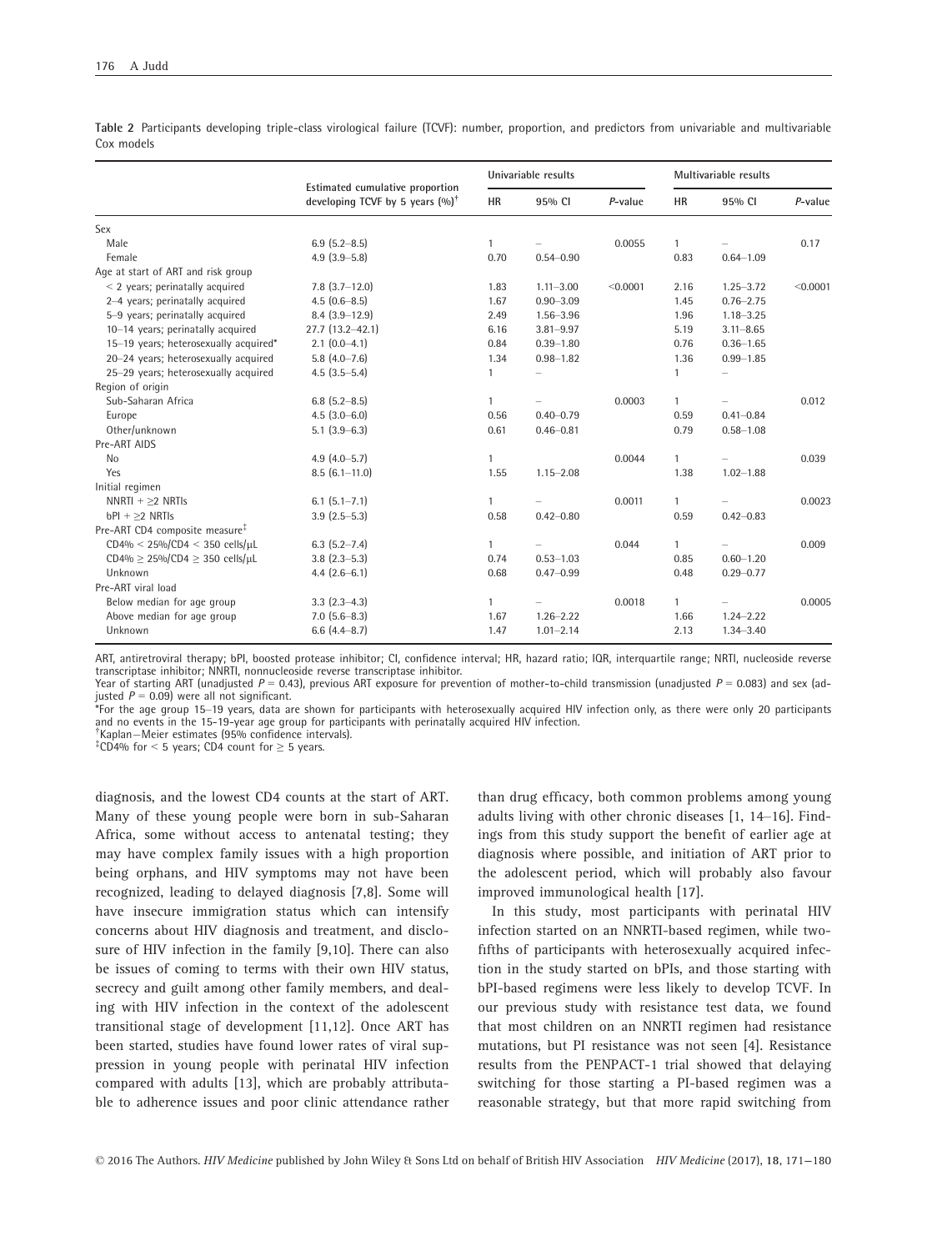

Fig. 1 Kaplan–Meier plots showing the cumulative proportion of participants experiencing triple-class virological failure (TCVF) by age at the start of antiretroviral therapy (ART) and risk group.

an NNRTI-based regimen following virological failure was needed to avoid accumulation of NRTI resistance mutations [18]; in this study, these findings would mean that a higher proportion of the NNRTI group would be at risk of TCVF. However, results from a large adult trial of second-line treatment following NNRTI-based first-line therapy suggested that participants given a PI as secondline therapy retained NRTI virological activity without evidence of increased toxicity, even in the presence of NRTI resistance mutations [19], suggesting that, although in our study participants met the criteria of TCVF, its impact may not be substantial.

European guidelines now recommend that if adherence is questionable, as is often seen in teenagers, a PI-based regimen should be initiated because of its higher genetic barrier to resistance [3,20]. Many of the participants with perinatal HIV infection on PI-based regimens in our study would have been on lopinavir/r regimens, which are unpopular among adolescents as they require twice-daily administration, but now both darunavir and atazanavir are available to adolescents in once-daily formulations and have better tolerability. Furthermore, two new oncedaily single-tablet regimens combining integrase inhibitors with an NRTI backbone have recently been licensed for adults and children aged 12 years and older weighing at least 35–40 kg and may become a suitable alternative to PI-based regimens for adolescents [21–25]. Similarly, innovative treatment strategies designed to improve adherence are needed for adolescents, and the phase II BREaks in Adolescent and child THerapy using Efavirenz and two nRtis (BREATHER) trial recently reported noninferiority of virological suppression in young people on efavirenz plus two NRTIs having weekends off compared with continuous therapy; long-term follow-up of these trial participants has begun [26].

In conclusion, for participants with perinatal HIV infection, these findings indicate the need to diagnose and start ART earlier in childhood, and adopt a strategic approach in ART selection to prevent the emergence of resistance. These measures may help children and adolescents achieve and sustain virological suppression as they approach adulthood.

# Conflict of interest

B Ledergerber has received travel grants, grants or honoraria from Janssen, Gilead and ViiV. A Mocroft has received honoraria, consultancy fees, travel support and/ or lecture fees from Gilead, BMS, Pfizer, Merck, BI and Wragge LLC. A Phillips has received consultancy/ payment for lectures from Gilead, GSK Biologicals, Abbvie. D Costagliola was a member of the French Gilead HIV board up to 2015. In the past 3 years she gave lectures for Janssen-Cilag, Merck-Sharp & Dohme-Chibret, ViiV and received travel/accommodations/meeting expenses from Gilead, ViiV, Janssen-Cilag. She conducted postmarketing studies for Janssen-Cilag, Merck-Sharp & Dohme-Chibret and ViiV. She is currently a consultant of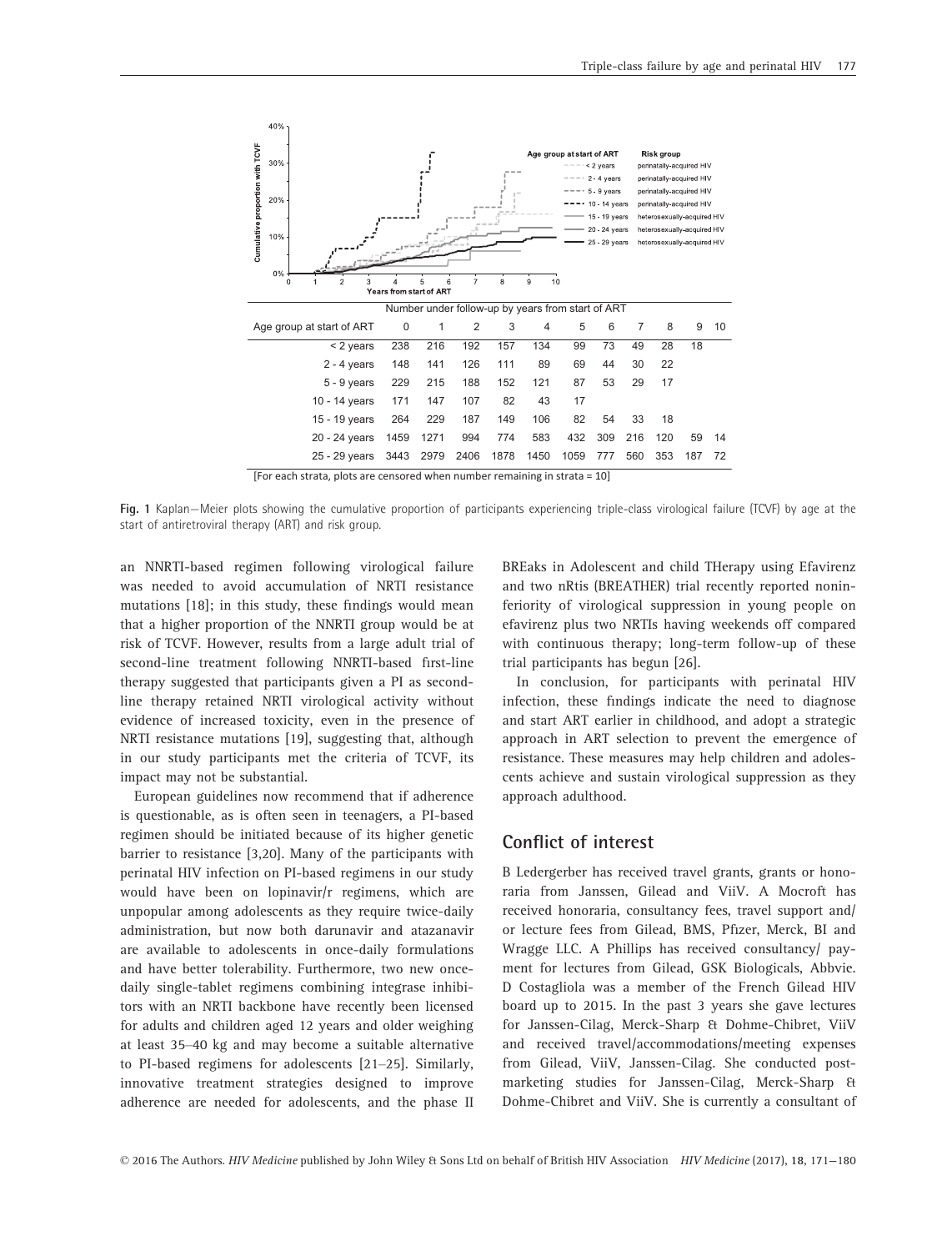Innavirvax. Norbert H. Brockmeyer received grants and travel/accommodations/meeting expenses from Gilead, Sanofi Pasteur, Roche, AbbVie, BMS and Janssen Cilag, and payments to his institution for consultancy and development of educational presentations from Gilead and for consultancy for MSD. Maria Isabel Gonzalez-Tome has received Gilead fellowship 2014 and has collaborated in clinical trials (Gilead, Pfizer.)

#### Acknowledgements

Financial disclosure: The PLATO II project is funded by the UK Medical Research Council (award G0700832). The COHERE study group has received unrestricted funding from: Agence Nationale de Recherches sur le SIDA et les Hepatites Virales (ANRS), France; the HIV Monitoring Foundation, The Netherlands; and the Augustinus Foundation, Denmark. The research leading to these results has received funding from the European Union Seventh Framework Programme (FP7/2007-2013) under Euro-Coord grant agreement no 260694. The group has also received project-specific funding from the UK Medical Research Council and the Swiss Bridge Foundation. A list of the funders of the participating cohorts can be found at www.COHERE.org. The funding sources had no role in the study design, the collection, analysis and interpretation of data, the writing of the report or the decision to submit the paper for publication.

#### Author contributions

All members of the PLATO II Writing Group participated in discussions on the design of the study, the choice of statistical analyses and interpretation of the findings, and were involved in the preparation and review of the final manuscript for submission. In addition, Rebecca Lodwick and Andrew Phillips were responsible for performing all analyses; Dr Lodwick acts as guarantor for the analyses and has full access to the data set. Study concept and design: A. Judd, R. Lodwick, A. Noguera-Julian, D. M. Gibb, K. Butler and A. Phillips. Acquisition of data: A. Judd, A. Noguera-Julian, D. M. Gibb, K. Butler, D. Costagliola, C. Sabin, A. van Sighem, B. Ledergerber, C. Torti, A. Mocroft, D. Podzamczer, M. Dorrucci, S. De Wit, N. Obel, F. Dabis, A. Cozzi-Lepri, F. García, N. Brockmeyer, J. Warszawski, M. Gonzalez-Tome, C. Mussini, G. Touloumi, R. Zangerle, J. Ghosn, A. Castagna, G. Fätkenheuer, C. Stephan, L. Meyer, M. A. Campbell, G. Chene and A. Phillips. Analysis and interpretation of data: A. Judd, R. Lodwick, M. Gonzalez-Tome, A. Noguera-Julian, D. M. Gibb, K. Butler and A. Phillips. Drafting of the

manuscript: A. Judd, R. Lodwick, D. M. Gibb and A. Phillips. Critical revision of the manuscript for important intellectual content: all authors.

#### **References**

- 1 Mofenson LM, Cotton MF. The challenges of success: adolescents with perinatal HIV infection. J Int AIDS Soc 2013; 16: 18650.
- 2 Turkova A, Webb RH, Lyall H. When to start, what to start and other treatment controversies in pediatric HIV infection. Paediatr Drugs 2012; 14: 361–376.
- 3 Bamford A, Turkova A, Lyall H et al. Paediatric European Network for Treatment of AIDS (PENTA) guidelines for treatment of paediatric HIV-1 infection 2015: optimizing health in preparation for adult life. HIV Med 2015. doi: 10.1111/hiv.12217. [Epub ahead of print].
- 4 The Pursuing Later Treatment Options II. (PLATO II) project team. Risk of triple-class virological failure in children with HIV: a retrospective cohort study. Lancet 2011; 377: 1580–1587.
- 5 Collaboration of Observational HIV Epidemiological Research Europe. (COHERE) study group. Response to combination antiretroviral therapy: variation by age. AIDS 2008; 22: 1463–1473.
- 6 Pursuing Later Treatment Options II. (PLATO II) Project Team for the Collaboration of Observational HIV Epidemiological Research Europe (COHERE). Triple-class virologic failure in HIV-infected patients undergoing antiretroviral therapy for up to 10 years. Arch Intern Med 2010; 170: 410–419.
- 7 Judd A, Nunn A, Melvin D et al. , editors. Neurocognitive function in perinatally HIV-infected young people and HIVnegative siblings in England. 21st Annual Conference of the British HIV Association; 2015; Brighton, UK.
- 8 Judd A, Ferrand R, Jungmann E et al. Vertically acquired HIV diagnosed in adolescence and early adulthood in the United Kingdom and Ireland: findings from national surveillance. HIV Med 2009; 10: 253–256.
- 9 Conway M. Children, HIV, asylum and immigration. London, National Children's Bureau, 2006.
- 10 British HIV Association. Don't Forget the Children. Guidance for the HIV TESTING of Children with HIV-Positive Parents. London, Mediscript Ltd, 2009.
- 11 Fegran L, Hall EO, Uhrenfeldt L, Aagaard H, Ludvigsen MS. Adolescents' and young adults' transition experiences when transferring from paediatric to adult care: a qualitative metasynthesis. Int J Nurs Stud 2014; 51: 123–135.
- 12 Newman C, Persson A, Miller A, Cama E. Bridging worlds, breaking rules: clinician perspectives on transitioning young people with perinatally acquired HIV into adult care in a low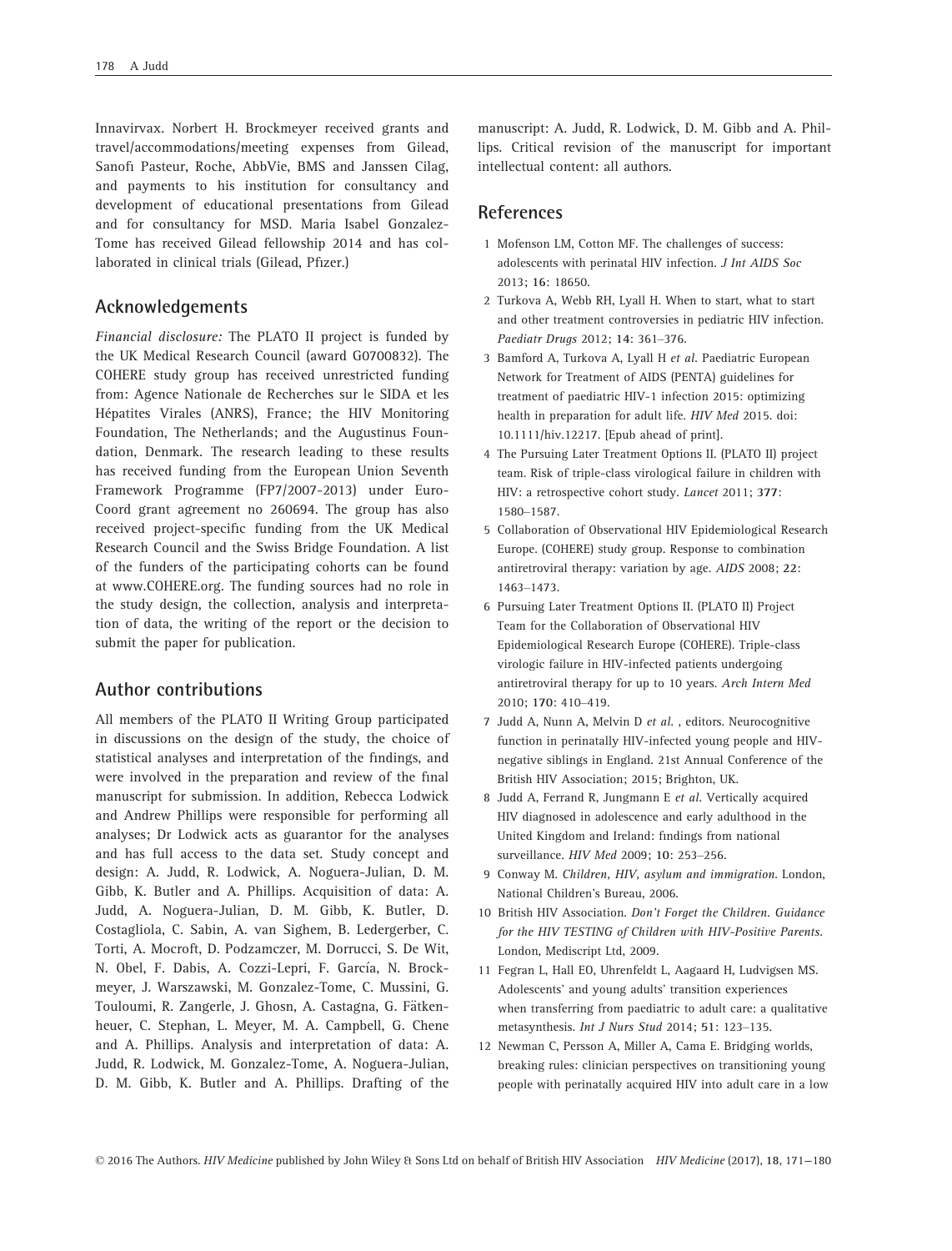prevalence setting. AIDS Patient Care STDS 2014; 28: 381–393.

- 13 Dollfus C, Le Chenadec J, Faye A et al. Long-term outcomes in adolescents perinatally infected with HIV-1 and followed up since birth in the French perinatal cohort (EPF/ANRS CO10). Clin Infect Dis 2010; 51: 214–224.
- 14 Rice BD, Delpech VC, Chadborn TR, Elford J. Loss to followup among adults attending human immunodeficiency virus services in England, Wales, and Northern Ireland. Sex Transm Dis 2011; 38: 685–690.
- 15 Fleming E, Carter B, Gillibrand W. The transition of adolescents with diabetes from the children's health care service into the adult health care service: a review of the literature. J Clin Nurs 2002; 11: 560–567.
- 16 Rianthavorn P, Ettenger RB, Malekzadeh M, Marik JL, Struber M. Noncompliance with immunosuppresssive medications in pediatric and adolescent patients receiving solid-organ transplants. Transplantation 2004; 77: 778–782.
- 17 Lewis J, Walker AS, Castro H et al. Age and CD4 count at initiation of antiretroviral therapy in HIV-infected children: effects on long-term T-cell reconstitution. J Infect Dis 2012; 205: 548–556.
- 18 The PENPACT-1 (PENTA 9/PACTG 390) Study Team. Firstline antiretroviral therapy with a protease inhibitor versus non-nucleoside reverse transcriptase inhibitor and switch at higher versus low viral load in HIV-infected children: an open-label, randomised phase 2/3 trial. Lancet Infect Dis. 2011; 11: 273–283.
- 19 Paton NI, Kityo C, Hoppe A et al. Assessment of second-line antiretroviral regimens for HIV therapy in Africa. N Engl J Med 2014; 371: 234–247.
- 20 Wensing AM, van Maarseveen NM, Nijhuis M. Fifteen years of HIV Protease Inhibitors: raising the barrier to resistance. Antiviral Res 2010; 85: 59–74.
- 21 Arathoon E, Schneider S, Baraldi E et al. Effects of oncedaily darunavir/ritonavir versus lopinavir/ritonavir on metabolic parameters in treatment-naive HIV-1-infected patients at week 96: ARTEMIS. Int J STD AIDS 2013; 24: 12–17.
- 22 Cain LE, Phillips A, Olson A et al. Boosted lopinavir- versus boosted atazanavir-containing regimens and immunologic, virologic, and clinical outcomes: a prospective study of HIVinfected individuals in high-income countries. Clin Infect Dis 2015; 60: 1262–1268.
- 23 Ramjan R, Calmy A, Vitoria M et al. Systematic review and meta-analysis: patient and programme impact of fixed-dose combination antiretroviral therapy. Trop Med Int Health 2014; 19: 501–513.
- 24 Wohl D, Oka S, Clumeck N et al. A randomized, double-blind comparison of tenofovir alafenamide (TAF) vs. tenofovir disoproxil fumarate (TDF), each coformulated with elvitegravir, cobicistat and emtricitabine (E/C/F) for initial HIV-1 treatment: week 96 results. 15th European AIDS Conference; Barcelona 2015.
- 25 Rijnders B, Stephan C, Lazzarin A et al. Switching from ritonavir or cobicistat boosted atazanavir (ATV) plus emtricitabine (FTC)/tenofovir disoproxil fumarate (TDF) to a tenofovir alafenamide (TAF)-based single tablet regimen (STR): week 48 data in virologically suppressed adults. 15th European AIDS Conference; Barcelona 2015.
- 26 Butler K. ART with weekends off is noninferiour to continuous ART in young people on EFV+2NRTI. Conference on Retroviruses and Opportunistic Infections 2015; Washington, USA 2015.

# Supporting Information

Additional Supporting Information may be found in the online version of this article at the publisher's web-site:

Table S1. Number and proportion of participants developing virological failure, interrupting treatment, and developing TCVF, by risk group and age at the start of ART. Table S2. Outcomes of TCVF, by risk group and age at the start of ART.

# Appendix 1: authors/writing group (affiliation)

Ali Judd (AALPHI, CHIPS), Rebecca Lodwick (statistician), Antoni Noguera-Julian (CORISPE-cat), D. M. Gibb (CHIPS), Karina Butler (CHIPS), Dominique Costagliola (ANRS CO4 FHDH), Caroline Sabin (UK CHIC), Ard van Sighem (ATHENA), Bruno Ledergerber (SHCS), Carlo Torti (MODENA), Amanda Mocroft (EUROSIDA), Daniel Podzamczer (PISCIS), Maria Dorrucci (CASCADE), Stéphane De Wit (St Pierre Cohort), Niels Obel (Danish HIV Cohort), Francois Dabis (ANRS CO3 AQUITAINE), Alessandro Cozzi-Lepri (ICONA), Federico García (Co-RIS), Norbert Brockmeyer (KOMPNET), Josiane Warszawski (ANRS CO1 EPF), Maribel Gonzalez-Tome (CORISPES-Madrid Cohort), Cristina Mussini (MODENA), Giota Touloumi (AMACS), Robert Zangerle (AHIVCOS), Jade Ghosn (ANRS CO6 PRIMO), Antonella Castagna (San Raffaele), Gerd Fätkenheuer (Cologne-Bonn), Christoph Stephan (FRANKFURT), Laurence Meyer (ANRS CO2 SEROCO), Maria Athena Campbell (Copenhagen RCC representative), Genevieve Chene (Bordeaux RCC representative) and Andrew Phillips (PLATO II project leader; UK CHIC).